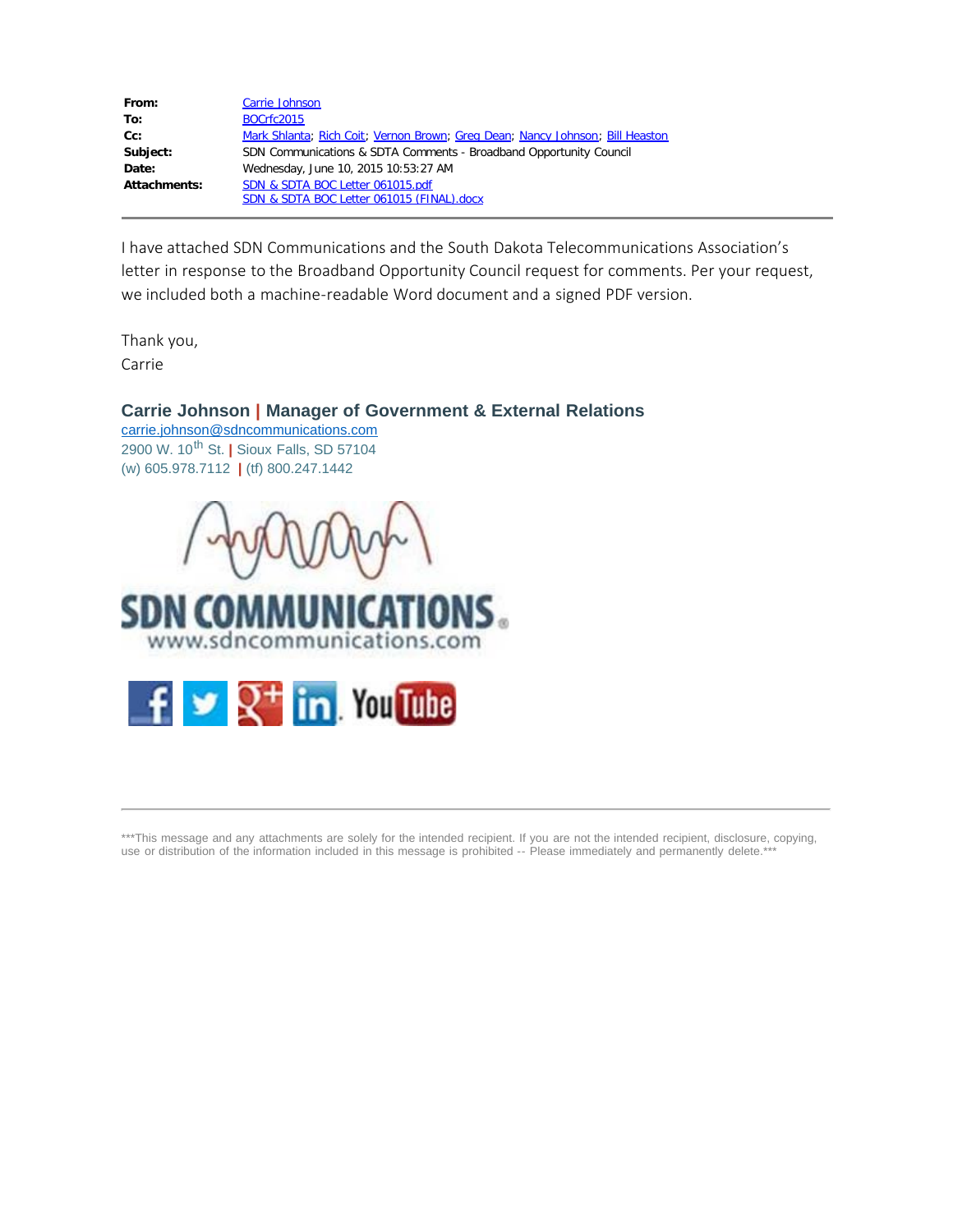# **AVOUADER SDN COMMUNICATIONS**

June 10, 2015

The National Telecommunications and Information Administration (NTIA) U.S. Department of Commerce 1401 Constitution Avenue NW, Room 4626 Attn: Broadband Opportunity Council Washington, DC 20230

Dear Secretary Pritzker and Secretary Vilsack:

Thank you for your leadership as the co-chairs of the Broadband Opportunity Council. We applaud your and President Barack Obama's commitment to this important initiative. SDN Communications and the South Dakota Telecommunications Association (SDTA) thank you for initiating this critical conversation regarding strategies to spur broadband deployment, adoption, and competition throughout the United States.

We appreciate the opportunity to share our thoughts concerning the existing barriers impeding broadband deployment and our ideas for advancing the national goal of ensuring Americans have access to broadband speeds of 25 megabits per second or higher. We look forward to working with you as the Broadband Opportunity Council considers recommendations and develops proposals to address barriers, strengthen existing programs that support broadband deployment, and improve collaboration across all levels of government and among industry and other stakeholders. We share your goal of expanding access to quality and affordable broadband service to every corner of the United States and invite you to use SDN Communications and SDTA as a resource and partner as you move forward with this initiative.

As background, SDTA is a state association with a membership comprised of South Dakota's cooperative, small commercial, municipal, and tribal telecommunications companies. SDN Communications is a business-to-business broadband service provider with a network extending into eight states – reaching from Billings to Minneapolis and Fargo down to Kansas City. SDN Communications is owned by 17 rural telecommunications companies and has partnered with these companies to deploy high-speed broadband to rural communities across South Dakota. In 2009, NTIA awarded SDN Communications a \$20 million grant through the Broadband Technology Opportunities Program. SDN Communications contributed an additional \$5 million toward the project. The project was completed on time and under budget and extended broadband to 314 locations in South Dakota, 14 more sites than originally planned.

### **Overbuilding Concerns**

### *Questions 15, 17, 20, 21, 24, 25, and 26*

We agree the federal government must remain fully committed to achieving goals that will bring quality and affordable broadband service to all Americans regardless of where they live. We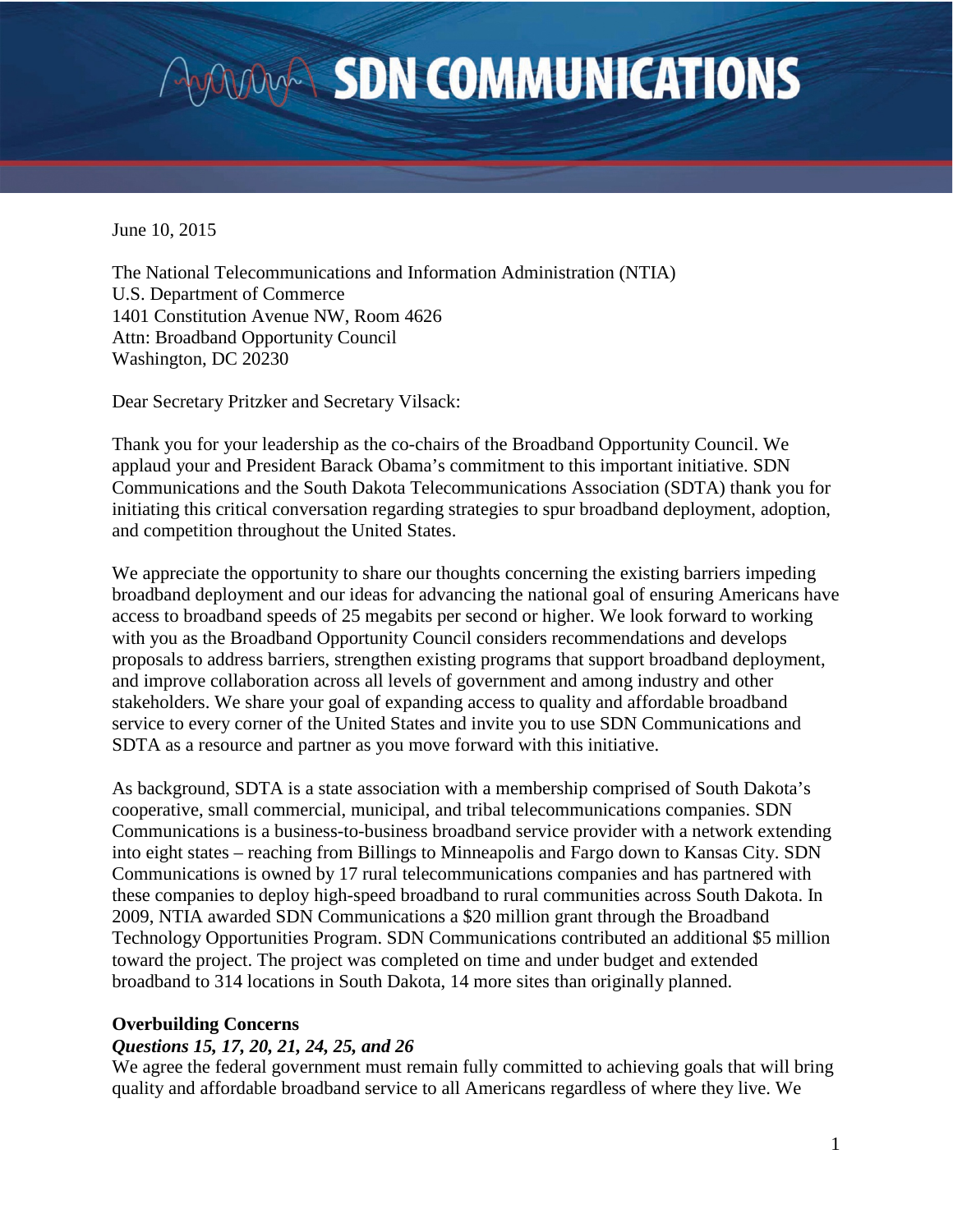have concerns, however, with any proposal that would entice cities to construct broadband networks where existing providers in the market already provide this critical service. Instead, we recommend the federal government make a strong commitment to maintaining and strengthening existing federal programs, such as USDA's Rural Utility Service loan programs and the Universal Service Fund High Cost Program, that have a proven history of bringing quality and affordable services to small towns and rural areas.

It goes without saying that all new competitive business ventures face the possibility of failure. The risk is obviously greater in areas where potential subscriber numbers are low and service deployment costs are high. The cost for even a small community to build a competing broadband network runs into the millions of dollars, in addition to the ongoing cost of personnel, maintenance, and necessary upgrades.

Updating and strengthening the current federal programs designed to support existing providers, including cooperatives and other entities that are customer/member owned, presents a more effective and sustainable approach in deploying advanced broadband services to unserved and underserved areas. This strategy, focused on leveraging existing programs and providers, would work best in increasing long-term broadband investments and more rapidly bringing essential high-speed broadband services to people living in small towns and rural areas across our country.

# **Issues Related to State, Local, and Tribal Governments** *Questions 18 and 21*

There are many pre-deployment barriers that present significant obstacles to broadband deployment. As one example, local and tribal governments often create barriers by taking an overly burdensome approach in managing the public rights-of-way. According to congressional testimony from Google's Milo Medin, Vice President of Access Services, "Part of the reason we selected Kansas City for the Google Fiber project was because the city's leadership and utility moved with efficiency and creativity in working with us to craft a real partnership…It's clear that investment flows into areas that are less affected by regulation than areas that are dominated by it." Local governments that expedite and streamline their processes and grant open access to their rights-of-way can spur competition and attract investment into their community. Even large, well-established companies, like Google, with broad influence and legal and regulatory expertise are deterred from operating and investing in areas with significant pre-deployment barriers. This underscores the heightened challenge for small and regional providers operating in such areas, while lacking the influence and resources of large Internet service providers.

The Federal Communication Commission's 2010 National Broadband Plan recommended "federal, state and local governments should….reduce the costs incurred by private industry when using public infrastructure. First, government should take steps to improve utilization of existing infrastructure to ensure that network providers have easier access to poles, conduits, ducts and rights-of-way." The National Broadband Plan also recommended encouraging broadband deployment by facilitating the placement of communications infrastructure and adopting a "dig once" policy on federally managed property. The Broadband Opportunity Council should consider these directives and work to make them a reality. We urge the Broadband Opportunity Council to develop best practices for state, local, and tribal governments and encourage these entities to adopt the guidelines.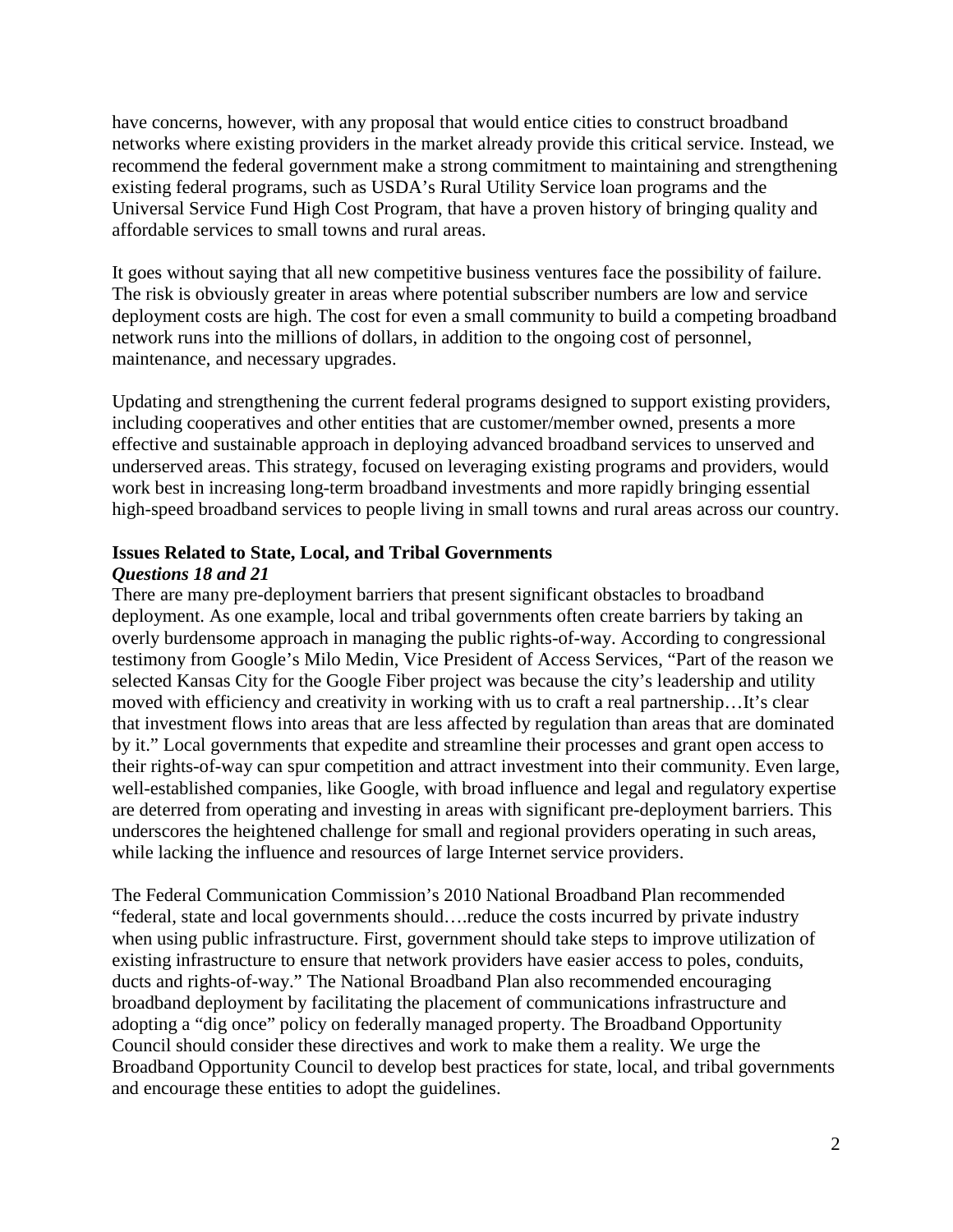Furthermore, the Broadband Opportunity Council should also look into the possibility of developing a mediation framework for intervention when rights-of-way negotiations reach an impasse. Presently, such impasses lead to lengthy delays or the termination of planned broadband deployment. Broadband consumers are the ones most negatively affected when such impasses occur because they continue lacking access to quality and affordable broadband services.

Thank you for your consideration of the recommendations we outlined in this letter. Please do not hesitate to request additional information regarding these and related topics. We look forward to working with you as this initiative moves forward.

Sincerely,

 $\frac{1}{2}$ 

Mark Shlanta, CEO Richard Coit, Executive Director SDN Communications South Dakota Telecommunications Association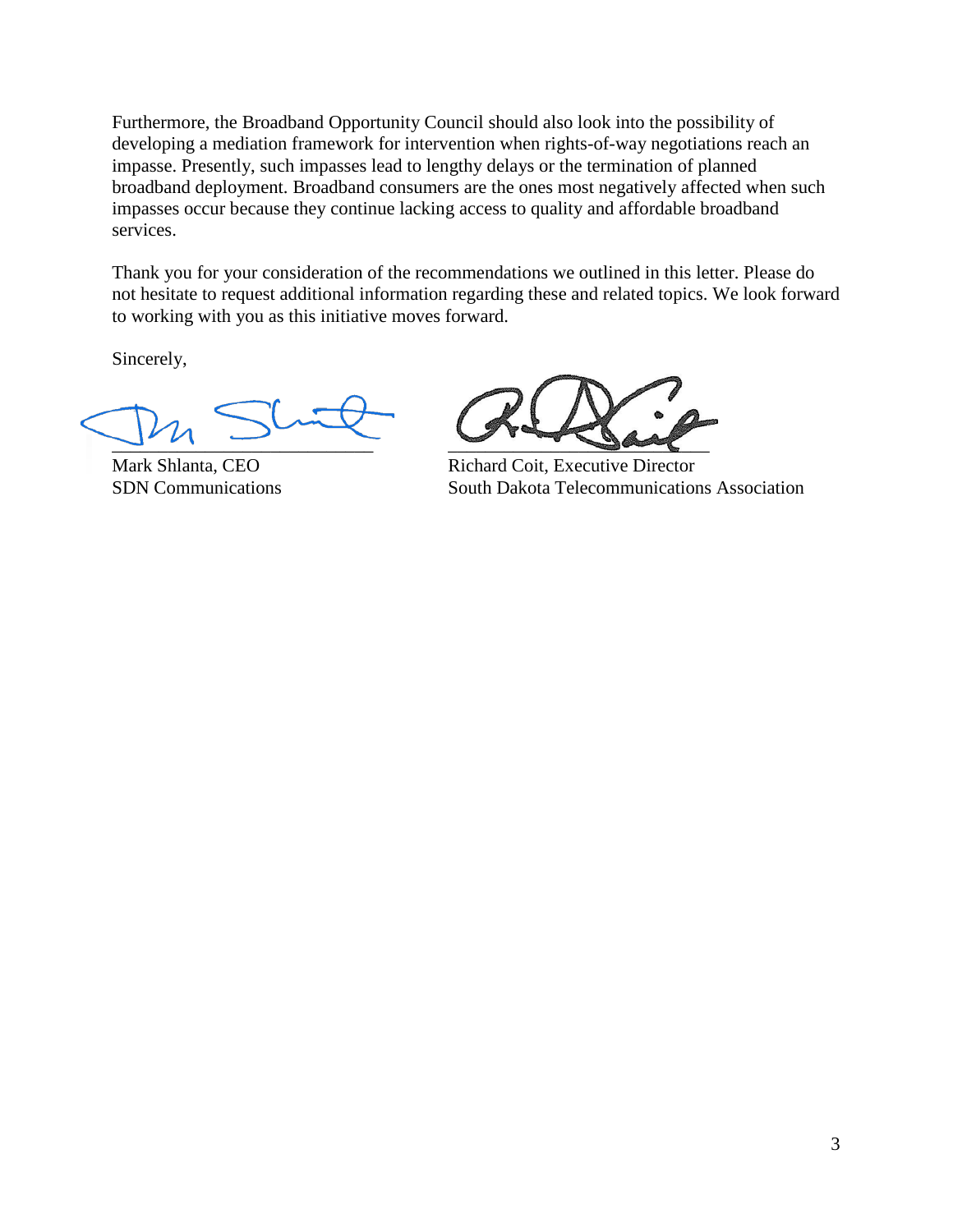# **WAVARA SDN COMMUNICATIONS**

Mark Shlanta, CEO SDN Communications 2900 West  $10^{th}$  Street Sioux Falls, SD 57104

June 10, 2015

The National Telecommunications and Information Administration (NTIA) U.S. Department of Commerce 1401 Constitution Avenue NW, Room 4626 Attn: Broadband Opportunity Council Washington, DC 20230

Dear Secretary Pritzker and Secretary Vilsack:

Thank you for your leadership as the co-chairs of the Broadband Opportunity Council. We applaud your and President Barack Obama's commitment to this important initiative. SDN Communications and the South Dakota Telecommunications Association (SDTA) thank you for initiating this critical conversation regarding strategies to spur broadband deployment, adoption, and competition throughout the United States.

We appreciate the opportunity to share our thoughts concerning the existing barriers impeding broadband deployment and our ideas for advancing the national goal of ensuring Americans have access to broadband speeds of 25 megabits per second or higher. We look forward to working with you as the Broadband Opportunity Council considers recommendations and develops proposals to address barriers, strengthen existing programs that support broadband deployment, and improve collaboration across all levels of government and among industry and other stakeholders. We share your goal of expanding access to quality and affordable broadband service to every corner of the United States and invite you to use SDN Communications and SDTA as a resource and partner as you move forward with this initiative.

As background, SDTA is a state association with a membership comprised of South Dakota's cooperative, small commercial, municipal, and tribal telecommunications companies. SDN Communications is a business-to-business broadband service provider with a network extending into eight states – reaching from Billings to Minneapolis and Fargo down to Kansas City. SDN Communications is owned by 17 rural telecommunications companies and has partnered with these companies to deploy high-speed broadband to rural communities across South Dakota. In 2009, NTIA awarded SDN Communications a \$20 million grant through the Broadband Technology Opportunities Program. SDN Communications contributed an additional \$5 million toward the project. The project was completed on time and under budget and extended broadband to 314 locations in South Dakota, 14 more sites than originally planned.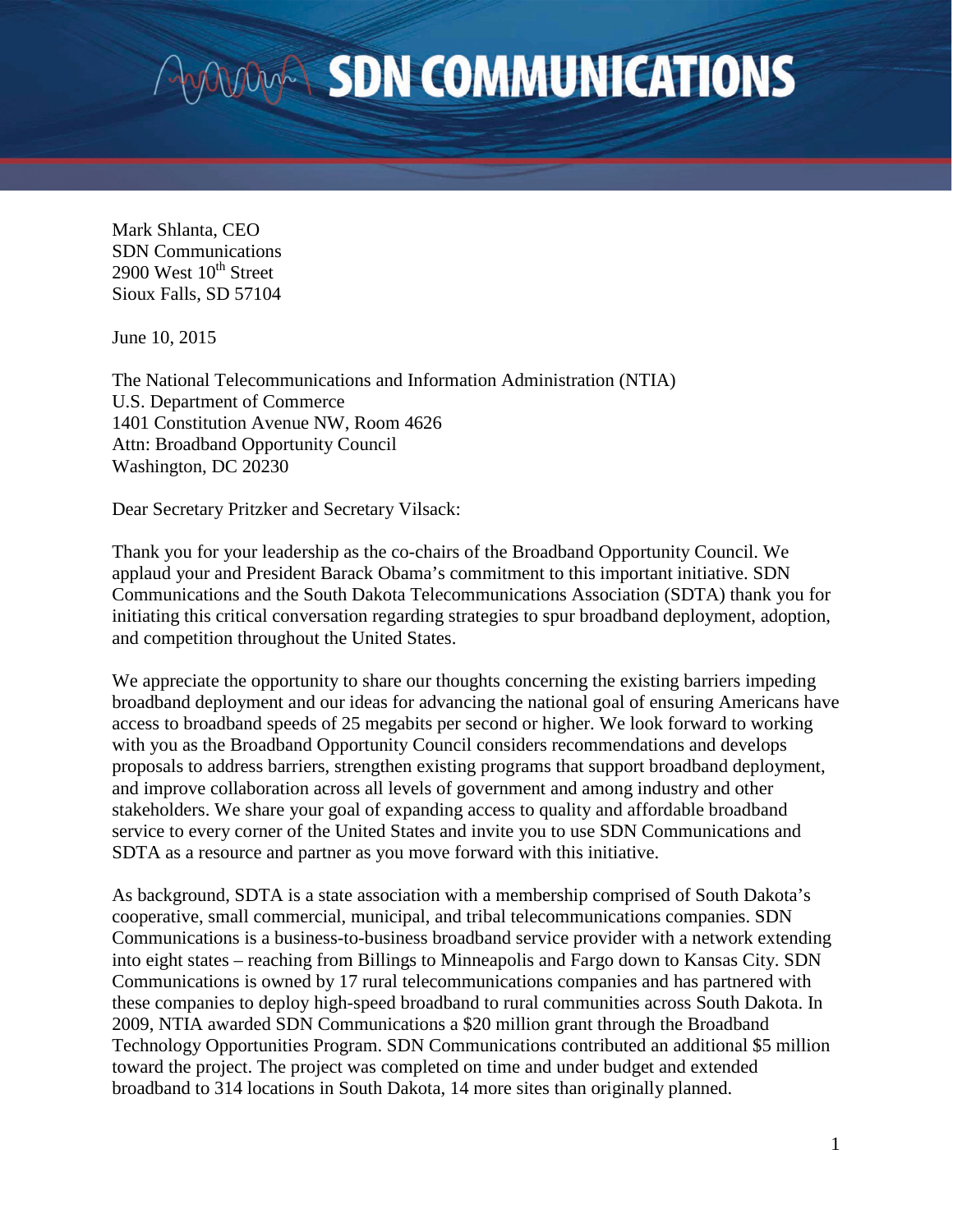# **Overbuilding Concerns**

# *Questions 15, 17, 20, 21, 24, 25, and 26*

We agree the federal government must remain fully committed to achieving goals that will bring quality and affordable broadband service to all Americans regardless of where they live. We have concerns, however, with any proposal that would entice cities to construct broadband networks where existing providers in the market already provide this critical service. Instead, we recommend the federal government make a strong commitment to maintaining and strengthening existing federal programs, such as USDA's Rural Utility Service loan programs and the Universal Service Fund High Cost Program, that have a proven history of bringing quality and affordable services to small towns and rural areas.

It goes without saying that all new competitive business ventures face the possibility of failure. The risk is obviously greater in areas where potential subscriber numbers are low and service deployment costs are high. The cost for even a small community to build a competing broadband network runs into the millions of dollars, in addition to the ongoing cost of personnel, maintenance, and necessary upgrades.

Updating and strengthening the current federal programs designed to support existing providers, including cooperatives and other entities that are customer/member owned, presents a more effective and sustainable approach in deploying advanced broadband services to unserved and underserved areas. This strategy, focused on leveraging existing programs and providers, would work best in increasing long-term broadband investments and more rapidly bringing essential high-speed broadband services to people living in small towns and rural areas across our country.

#### **Issues Related to State, Local, and Tribal Governments** *Questions 18 and 21*

There are many pre-deployment barriers that present significant obstacles to broadband deployment. As one example, local and tribal governments often create barriers by taking an overly burdensome approach in managing the public rights-of-way. According to congressional testimony from Google's Milo Medin, Vice President of Access Services, "Part of the reason we selected Kansas City for the Google Fiber project was because the city's leadership and utility moved with efficiency and creativity in working with us to craft a real partnership…It's clear that investment flows into areas that are less affected by regulation than areas that are dominated by it." Local governments that expedite and streamline their processes and grant open access to their rights-of-way can spur competition and attract investment into their community. Even large, well-established companies, like Google, with broad influence and legal and regulatory expertise are deterred from operating and investing in areas with significant pre-deployment barriers. This underscores the heightened challenge for small and regional providers operating in such areas, while lacking the influence and resources of large Internet service providers.

The Federal Communication Commission's 2010 National Broadband Plan recommended "federal, state and local governments should….reduce the costs incurred by private industry when using public infrastructure. First, government should take steps to improve utilization of existing infrastructure to ensure that network providers have easier access to poles, conduits, ducts and rights-of-way." The National Broadband Plan also recommended encouraging